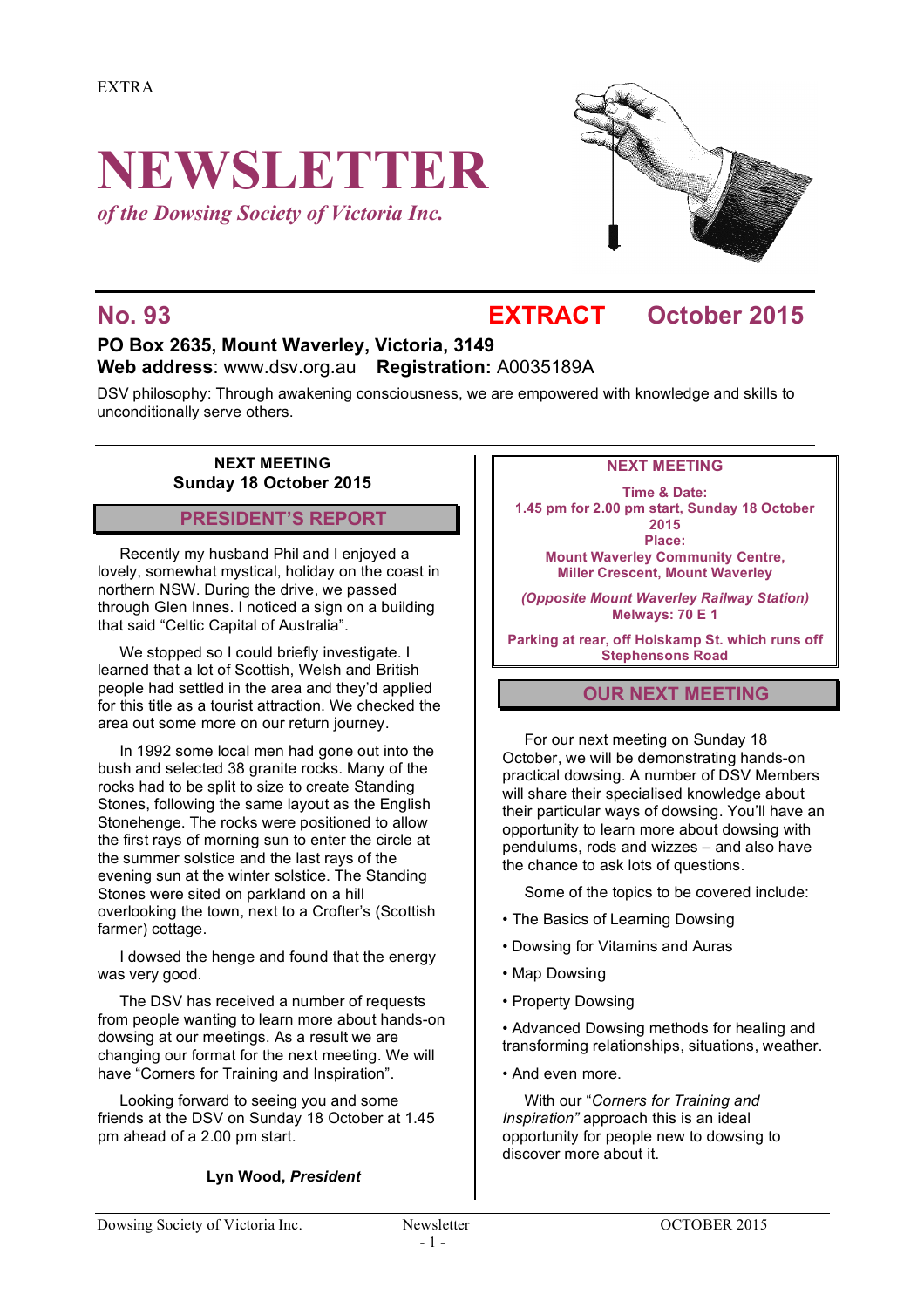#### **OUR LAST MEETING**

In Part 2 of his fascinating presentation on *"Water Awareness",* Tony Hill did a brief recap as a reminder of the significance of having gratitude for water.

Tony introduced a lot of practical dowsing and included water samples from various parts of Melbourne. It was a happy day and Tony's talk was enthusiastically received.

#### **GEORGIE'S BABY**

*With thank to DSV Life Member, Mick Moran, for another inspiring contribution (Ed).*

Over the years I've done many healings on quite a range of subjects. While I have done some healing on animals such as cats and dogs, usually my healing work is for people. Those I've worked for range in age from the very young, through to the very old. Then earlier this year I received an email from a friend, Tania, and in the email she said her niece, Georgie, had just found out she was pregnant. Now this is usually a time of great happiness and excitement, but in this case, in addition to those joyful feelings, I learned that there was also a great deal of stress and worry.

Georgie's pregnancy was totally unexpected, and the stress and worry came about because Georgie had already celebrated her forty-second birthday. She and her husband were very concerned the baby may be handicapped in some way. She already had two children many years ago, and in both cases those pregnancies had been difficult.

Tania asked if I could "Tune In" to the unborn baby and see if I could pick up anything out of the ordinary. She also mentioned the baby was only 16 weeks into its 40 week journey. Alarm bells started ringing in my head at this request. At 2:30 am that night I still couldn't get this out of my head, so I finally asked myself, "Should I check out this baby"? The reply came back as a Yes. But first I thought I'd check out Georgie and see how she was going. The only thing I could detect was that her energy levels were a little low. So apparently Georgie was doing well, in spite of the circumstances. Now for the big test. Could I make some kind of contact with the unborn baby?

The answer to this was a Yes. The contact came in as clearly as a bell and I felt a very strong connection. In fact the contact was one of the strongest I had ever detected. Yet I'd had no idea this was even possible, and for it to be so unbelievably strong came as a great surprise. I found myself very relaxed and at peace which was also surprising. I had never had this happen before. I sometimes feel relaxed and peaceful after I've done a healing, but until that moment, it had never happened before a healing.

I thought this was so strange and almost unbelievable, as the baby was such a tiny little human, yet to be born. I knew there likely to be many answers available. I was very concerned about the answers I may receive.

The next morning I thought I'd send Tania an email explaining what had happened the night before. But the moment I started writing the email, the contact with the baby came back. And it was as strong as the contact I'd had during the night. By now I knew the baby needed help. However as this was all new to me, I wasn't sure what sort of healing to send.

I thought about this for some time, trying to decide how to go about the healing. In the end I decided to do some overall healing, in the hope it would correct anything that was not quite right. I asked that whatever healing energy this baby needed be sent, and I also sent love, peace and light from the universe. I asked for correction of any problems that this baby may be facing and for he or she to be born in good health. When this was over the connection was lost.

I felt on such a high from this unusual experience. I believe the baby and I exchanged spiritual energy with each other, and I was left feeling so grateful for the experience. I felt it was now up to the universe to determine how the baby would progress.

Tania told Georgie of my contact with her unborn baby, and how it was incredibly strong. Georgie breathed a sigh of great relief, now believing that the baby definitely wanted to be here, and was okay. She felt it would help her deal with any other stress during the pregnancy.

I would like to be able to say that I kept in touch with Tania about Georgie's pregnancy, but to be honest, I completely forgot all about it. All I'd heard was that the amniocentesis test came back negative for Down Syndrome. I was talking to Tania some months down the track, when she said Georgie was going into hospital the following week to give birth. I received an email the following week saying Georgie had delivered a beautiful little girl, and that both mother and daughter were fine.

I have no idea about the extent of healing I did for the unborn baby but the contact I had was one of the most unbelievable and fantastic things I have had in my dowsing life. I feel the baby and I both gained from this experience.

I've read previously that the spirit doesn't enter a baby till close to the time of birth. Yet This little girl had a very strong spirit at just sixteen weeks. So it leads me to wonder, when does the spirit enter a body?

> *You can email Mick at: energydowsing@hotmail.com*